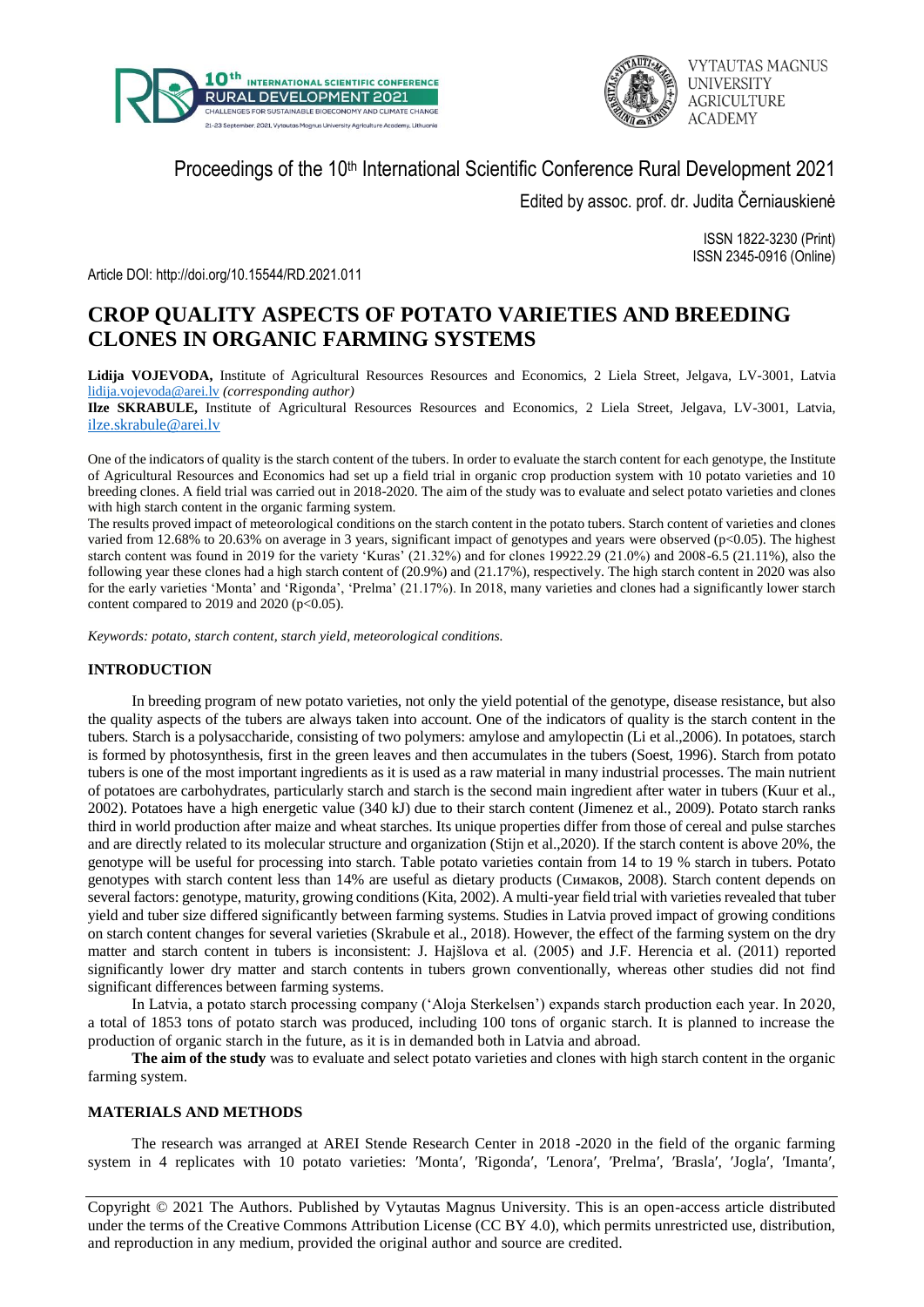′Magdalena′, ′Kuras′ and 10 breeding clones: S 07169–35; 2008-6.5; S 07131–15; S 10063–128; S 10063–48; 19922.29; 2001-33.17; S 09035-22; 19694.5; S 07156–22. The potatoes were planted in the third decade of May, by hand and within a distance of 0.3 m between the tubers and 0.70 m between rows in the organic field. Soil in the field was: podzolized glazed loamy sand, sandy loam with soil acidity  $pH_{\text{KCl}} - 5.6 - 6.3$ , organic matter content 2.5 %, P<sub>2</sub>O<sub>5</sub> -250 mg kg<sup>-1</sup> and K<sub>2</sub>O -110-140 mg kg<sup>-1</sup>. After planting the potato plots were loosed 4 times and harrowed once. As treatment against the Colorado potato beetle (*Leptinotarsa decemlineata*) was used permitted at the organic system insecticide Neemazal, at a dose of 1L per hectare twice a season.

The starch content was determined as soon as possible after harvest for all genotype samples at same time. The starch content was determined using underwater weight. The genotype samples were selected from mechanically uninjured and disease-free tubers. The selected sample was washed and dried. The method makes it possible to determine the amounts of starch and high molecular weight starch degradation products in a sample in order to verify compliance with the declared energy value (provisions of Annex VII) and Council Directive 96/25 / EC (1).

Analyse of variance was applied for data interpretation. The correlation coefficient was calculated using the MS Excel function CORREL.

**Climatic conditions.** In 2018 climatic conditions were unfavourable for the potato vegetation. The drought and heat did not promote germination of seed tubers. According to the meteorological data, the soil temperature and in June exceeded  $+25 - + 27$  °C in the end of May, which was not suitable for development of sprouts (Fig. 1). In 2019 and 2020 the precipitation and air temperature were optimal in season for potato growing and development. In 2019, spring was comparativelly warm, the air temperature in April and May was above long term data, but the amount of precipitation was insufficient for vegetation, but in June and July it often rained and the amount of precipitation in July was above norm. Air temperature in this year was close to long term data, on average  $+ 15.7 \degree$  C. In moderately warm and rainy July, potatoes develop quite well. August was warm and relatively dry, the rainfall was below long term data, but the moisture content in soil was sufficient for the tuber developing. Potato varieties and clones had favourable weather for starch acumulation. To characterize the moisture supply of the annual vegetation season, a hydrotemic coefficient was calculated. Hydrothermal coefficient has been calculated by applying formula of G. Selyaninov: HTC=  $\Sigma x / \Sigma t x 10$ ; where  $\Sigma x$  and  $\Sigma t$  – accordingly sum of precipitations and temperatures in the period, when the temperature has not been lower than 10℃. HTC was 0.25 in 2018, 0.35 in 2019 and 0.44 in 2020, which indicates insufficient humidity.



Figure1. Air temperature during trial years, ℃, 2018.-2020.

In 2020, the amount of precipitation was below the monthly norm in Stende in April and May. In May, rain was mostly in the 3rd decade of the month. Humidity in soil and air temperature were optimal during planting. Potatoes sprouting was observed evenly after 3 weeks. An average air temperature was about + 17.5 °C (3.3 °C above norm) in June, temperature was for 0.3 ° C lower than norm in July, and for 1.5 ° C higher than norm in August.



Figure 2. Total precipitation during trial years, mm, 2018-2020.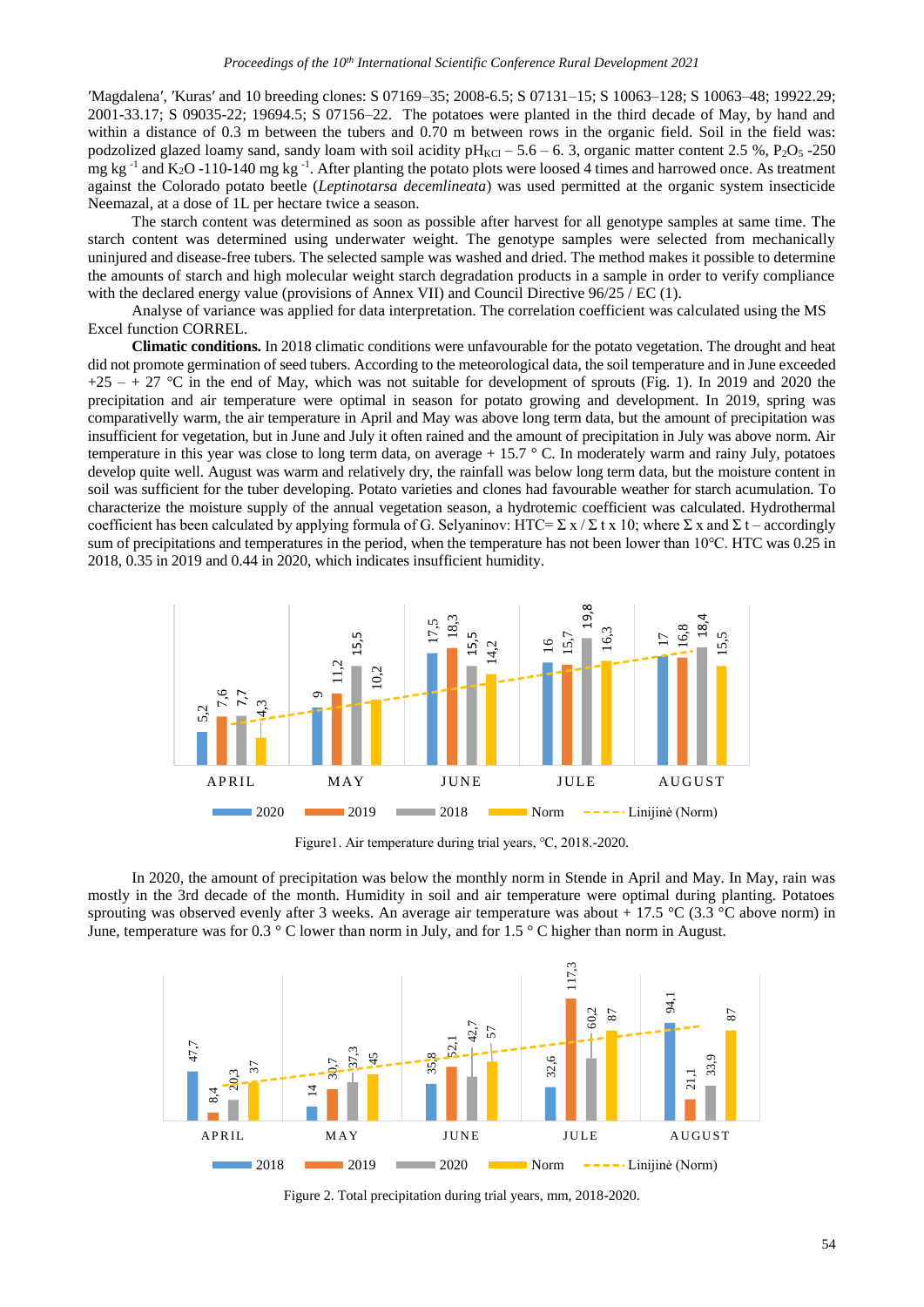Precipitation was 74.9 %, 69.2 % and 39 % of the norm, respectively (Fig. 2). The weather conditions were suitable for potato development. Moisture in the soil was sufficient and the air temperature was acceptable.

#### **RESULTS AND DISCUSSION**

The results proved impact of meteorological conditions on the starch content in the potato tubers. Starch content of varieties and clones varied from 13.77 % to 20.56 % on average in 3 years, significant impacts of genotypes and years were observed  $(p<0.05)$ .

| Varieties/ breeding materials | 2020  | 2019  | 2018  | Average, starch content,% |
|-------------------------------|-------|-------|-------|---------------------------|
| Monta                         | 21.17 | 17.09 | 15.02 | 17.76                     |
| Rigonda                       | 21.17 | 16.97 | 13.67 | 17.27                     |
| S 07169-35                    | 14.1  | 12.54 | 14.67 | 13.77                     |
| 2001-33.17                    | 16.19 | 15.06 | 11.78 | 14.34                     |
| Lenora                        | 19.6  | 17.55 | 11.89 | 16.35                     |
| Prelma                        | 21.17 | 12.16 | 14.63 | 15.99                     |
| S 07131-15                    | 21.17 | 16.72 | 13.5  | 17.13                     |
| S 10063-128                   | 14.1  | 15.15 | 13.35 | 14.20                     |
| S 10063-48                    | 14.1  | 13.96 | 17.45 | 15.17                     |
| S 09035-22                    | 14.1  | 13.67 | 15.13 | 14.30                     |
| 19694.5                       | 18.89 | 18.87 | 12.39 | 16.72                     |
| S 07156-22                    | 16.48 | 15.25 | 13.94 | 15.22                     |
| <b>Brasla</b>                 | 20.81 | 20.23 | 19.22 | 20.09                     |
| Imanta                        | 19.6  | 20.31 | 18.26 | 19.39                     |
| 19922.29                      | 20.9  | 21.00 | 19.18 | 20.36                     |
| 2008-6.5                      | 21.17 | 21.11 | 19.41 | 20.56                     |
| Magdalena                     | 17.09 | 15.23 | 15.27 | 15.86                     |
| Jogla                         | 19.6  | 20.86 | 19.22 | 19.89                     |
| Gundega                       | 19.6  | 17.84 | 17.24 | 18.23                     |
| Kuras                         | 19.6  | 21.32 | 18.81 | 19.91                     |
| $RS = 3.23$                   |       |       |       |                           |

Table 1. Starch content of potato varieties and clones in tubers, %, 2018-2020

The highest starch content was found in 2019 for the variety ′Kuras′ (21.32 %) and for clones 19922.29 (21.0 %) and 2008-6.5 (21.11 %), also the following year these clones had a high starch content of (20.9 %) and (21.17 %). respectively. The high starch content in 2020 was also for the early varieties 'Monta' and 'Rigonda', 'Prelma' (21.17 %), which can be explained by the warm and sunny August and plant foliage was not infected by late blight ( *Phytophtotora infestans*), resulting in more starch accumulating in the tubers. In 2018, many varieties and clones had a significantly lower starch content compared to 2019 and 2020 ( $p<0.05$ ). Studies elsewhere have also shown that starch content depends on several factors: genotype, growing and climatic conditions. In Poland, in the studies of A. Kitas, the starch content of five varieties ranged from 14.98 to 18.4 % (Kita, 2002), while in Italy the starch content of same varieties ranged from 12.22 to 18.63 % (Finotti et al., 2006).

The starch yield of potato varieties and clones is closely correlated with several factors: the starch content of the genotype, the tuber yield and the weather conditions. The correlation coefficient on average over 3 years was  $r = 0.76033$ , it indicated that there was a positive linear relationship between tuber yield and starch yield: with increasing tuber yield, starch yield increased, but the coefficient  $r = 0.38864$  indicated that there is a positive linear relationship between starch content and starch yield: with increasing starch content, starch yield increased. Studies elsewhere also showed a strong positive correlation between precipitation and potato productivity  $(r = 0.661)$  (Norten and Gurung, 2020).

| Varieties/ breeding materials | 2018 | 2019 | 2020 | Average, t ha <sup>-1</sup> |
|-------------------------------|------|------|------|-----------------------------|
| Monta                         | 2.33 | 2.84 | 3.14 | 2.77                        |
| Rigonda                       | 3.25 | 2.99 | 3.51 | 3.25                        |
| S 07169-35                    | 3.13 | 3.67 | 2.86 | 3.22                        |
| 2001-33.17                    | 2.57 | 3.25 | 3.26 | 3.03                        |
| Lenora                        | 2.52 | 3.49 | 2.40 | 2.80                        |
| Prelma                        | 3.09 | 2.46 | 3.12 | 2.89                        |
| S 07131-15                    | 4.25 | 3.82 | 4.51 | 4.19                        |
| S 10063-128                   | 4.42 | 3.79 | 3.56 | 3.92                        |
| S 10063-48                    | 3.31 | 2.56 | 3.06 | 2.97                        |
| S 09035-22                    | 4.78 | 4.21 | 3.56 | 4.18                        |
| 19694.5                       | 4.21 | 2.80 | 4.04 | 3.68                        |
| S 07156-22                    | 2.43 | 4.43 | 2.92 | 3.26                        |
| <b>Brasla</b>                 | 5.12 | 4.69 | 3.94 | 4.59                        |
| Imanta                        | 4.68 | 4.17 | 3.59 | 4.14                        |

Table 2. Starch yield of potato genotypes, t ha-1